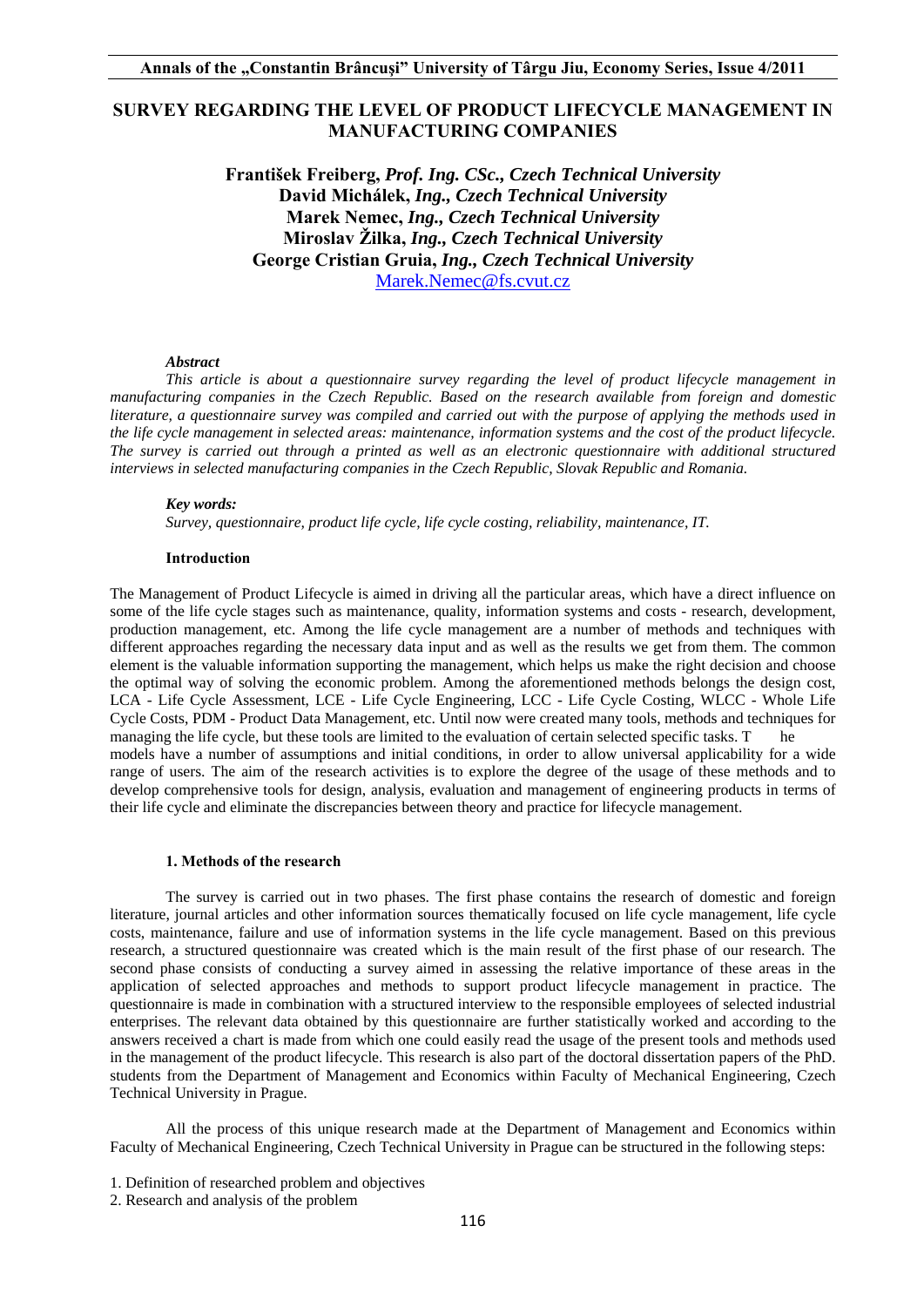- 3. Plan of the researched project
- 4. Creation of a structured questionnaire
- 5. Characteristics and selection of subjects interviewed
- 6. Data collection
- 7. Process of the collected data
- 8. Data analysis
- 9. Interpretation of research results
- 10. Final report and its presentation.

# **Preparatory stage** 1. Definition of researched problem and

- obiectives.
- 2. Research and analysis of the problem,
- 3. Plan of the researched project,
- 4. Creation of a structured questionnaire.
- 5. Characteristics and selection of
	- subjects interviewed,

*Picture 1 – The process of research of lifecycle product management* 

**Realization stage** 

7. Process of the collected data,

9. Interpretation of research results,

10. Final report and its presentation.

6. Data collection,

8. Data analysis,

In present the research is in the phase of data collection.

In order to obtain information from interviewing subjects a structured questionnaire was established. This serves both to collect data directly from respondents of the survey and also as a support for conducting the interview. Two methods of data collection are used:

 Questionnaire Structured interview

# **2. The questionnaire**

Questions put in form of a questionnaire were chosen due to its clarity and gaining of the information directly from the corresponding respondent. In the same time the questionnaire reflects the structure of the interview ensures a standard unit of matrix for writing down the data and makes the processing of the collected data easily.

Questionnaires are created in Adobe Acrobat Professional and are sent to respondents by e-mail. They can directly fill in the answer in the electronic form or use the printed version. This method of data collection was chosen in favor of the online tools questionnaire, like Google Docs or Lime Survey, mainly for the following reasons:

Easy to print and fill in onto the printed version;

 Possibility to fill it in offline, to save your form questionnaire and redistribute to more people necessary due to the great complexity of the questionnaire and the need of being filled by several target persons; General knowledge and use of PDF file format; Easy processing of the collected data.

The main disadvantage is the considerable amount of work involved in the preparation of the forms and the rigidity regarding the editing of the form.

In the questionnaire were used all the basic types of questions - one choice, multiple choice, scale, text answer, etc.

The questionnaire was designed to verify the following hypotheses:

 Use of the tools of product lifecycle management increases the level of efficiency of the entire enterprise management;

Use of methods of lifecycle's costs in manufacturing companies is limited;

 Not enough attention is paid too the maintenance in the Czech medium-sized manufacturing companies, thus it's not properly planned and managed, the costs associated with it are not sufficiently monitored and allocated;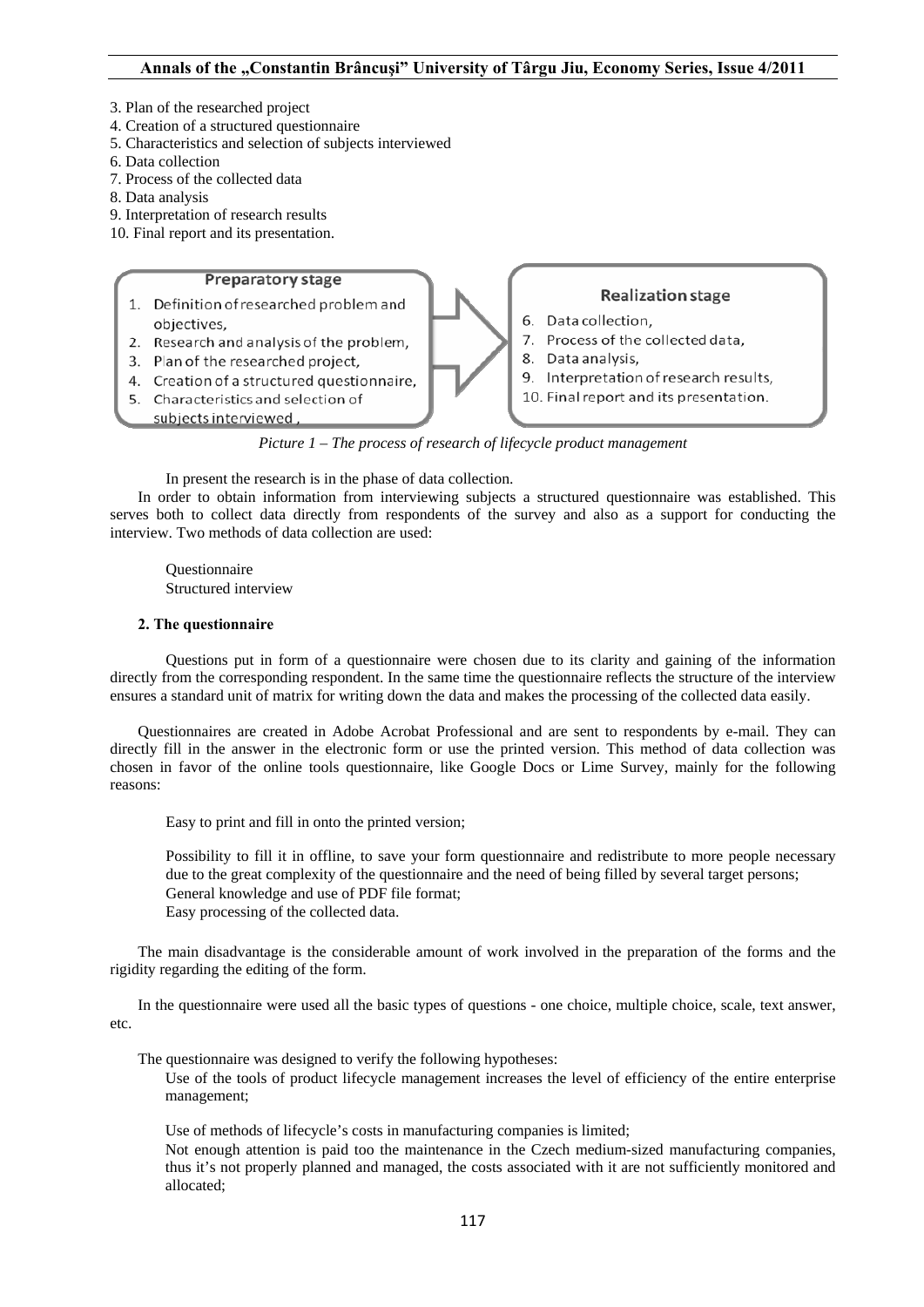# **Annals of the "Constantin Brâncuşi" University of Târgu Jiu, Economy Series, Issue 4/2011**

 Software tools which support the lifecycle management contribute to more effective manufacturing processes LCM;

 Specialized software tools which support the products' lifecycle management are used to the lower limits due to the higher costs and uncertainty about the real benefits of these tools.

The questionnaire is divided into three thematic areas of questions, and we took in consideration the fact that is not necessary, nor possible for each respondent company to fill in all of its parts, which are as follows:

- a) Lifecycle Costs and their monitoring;
- b) Ensuring the serviceability of the product within the operational phases of the product's lifecycle;
- c) Software tools which support the lifecycle management.

#### **2.1 Questionnaire I - Life Cycle Cost and monitoring**

This section of the questionnaire is devoted to cost of products throughout their whole life cycle. This is an unconventional approach to costs where the costs of products are perceived as complex of producer and consumer costs including the costs connected with end of product life cycle. The questionnaire is to verify to what extent your company assesses and evaluates the Product Life Cycle Cost and how do you use these costs in Product Portfolio Management.

**Target person**: The goal of questions is primarily to determine the extent to which Life Cycle Costs are used in the development of products which attention is paid to the links between technical parameters and Product Life Cycle Cost, which procedures are used to calculate Product Life Cycle Cost, what are the decisive obstacles of wider use of Product Life Cycle Cost in your company. The questionnaire could be answered by the representative of the development. Due to a wider range of some questions we could expect also participation of representatives of other departments, such as controlling and marketing departments.

**Explanation of frequently used terms:** Product Life Cycle Cost (LCC) is the sum of all costs incurred throughout the life cycle of a product - costs associated with the development, design, production preparation, production, operation, maintenance and liquidation of the product (by product end user). Analysis of the cost of the product life cycle is the process of comprehensive assessment and evaluation of the cost of the product from the product design phase of the idea until the end of its life cycle.

### **2.2 Questionnaire II - Ensuring the serviceability of the product within the operational phase of the Product Life Cycle**

This part of the questionnaire is focused on the maintenance and management of manufacturing and logistics of the firm. The questions relate primarily to the management and maintenance planning and monitoring and evaluation costs associated with maintenance

**Target Person:** Most of the questions directly related to maintenance issues could be answered by the head of maintenance (or other person responsible for this area). The final part of the questionnaire focuses on costs could be answered by the officer responsible for managing and monitoring costs - the controller.

#### **This questionnaire is divided into several areas**:

**Defining the position of maintenance** - respondent defines the scope of maintenance and characterizes the importance of maintenance to ensure the operability of the company.

**Maintenance strategy** - respondent defines which approaches and strategies are applied in the management and maintenance planning in the company.

**Causes of failure** - the respondent characterizes the typical causes of failure (if they are monitored and set by the company).

**Use of IT tools in the management and maintenance planning** - when the company used Computerized Maintenance Management Systems, the respondent describes how they are used in company, in which way this system is used, which are the main benefits and shortcomings of the implemented systems.

**Costs associated with maintenance** - respondent characterizes the amount and trend of the cost of maintenance and explains what kinds of cost are monitored in the company and to what level they are allocated. This part of questionnaire should be answered by maintenance manager or in consultation with controlling manager.

## **2.3 Questionnaire III - Software Tools for Life Cycle Management Support**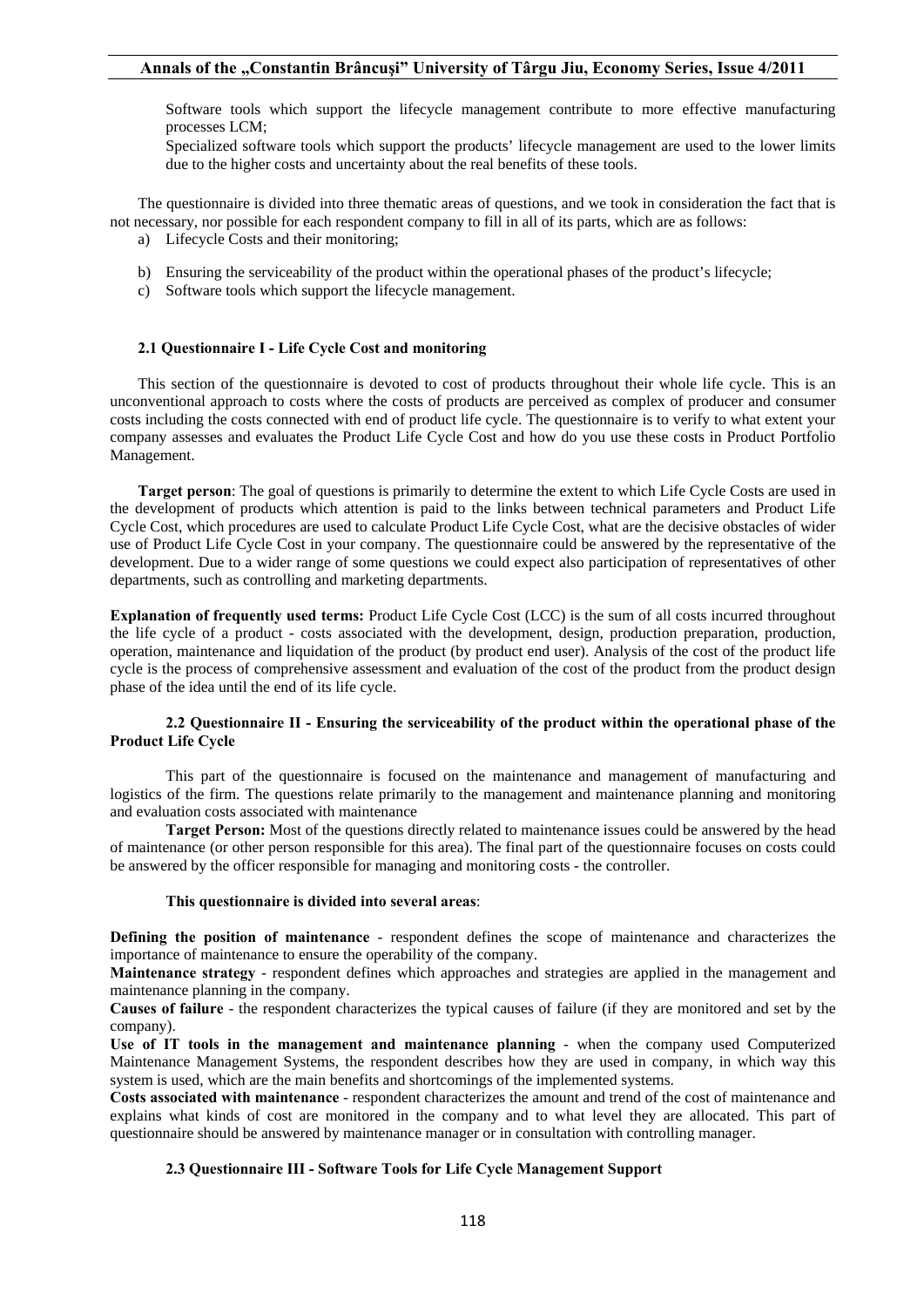# **Annals of the "Constantin Brâncuşi" University of Târgu Jiu, Economy Series, Issue 4/2011**

This part of the questionnaire deals with software support of product life cycle management (PLM) processes.

Product life cycle, or its management, respectively, includes many areas of enterprise management. Therefore, it's necessary to focus the questionnaire in a more general way. Level of utilization of product life cycle management software support tools is closely related to company's overall IS/IT level in general. To take this into account, the questionnaire first deals, in the questions of first part, deals with aspects expressing the company's overall IS/IT level. These aspects include for example unified IS/IT strategy, centralized IS/IT management and purchase, etc.

The following part of the questionnaire is subsequently directly related to some selected tools for PLM software support - these tools include for example Knowledge management tools, CAD/CAM, tools for maintenance planning (CMMS) and some others. Besides discovering which tools are in use, within the company, this part also emphasizes finding out main benefits and drawbacks of the abovementioned software tools.

Last part of the questionnaire is directed to the future - it is focused on a perspective of developing a portfolio of software tools related to PLM. Respondents are asked about key criteria which play role in choosing software tools (price, supplier references, seamless integration with existing IS/IT infrastructure...) and also about "limiting factors", which may lead to the situation when a company doesn't use software support tools in any great extent and isn't going to expand its portfolio in the future. There can be many such factors, aside from financial restrictions, we can for example mention general distrust towards IT, uncertainty about real benefits of such tools etc.

**Target person:** Most of the questions is directly related to subject of PLM software support. The target person is therefore mainly a specialist (or specialists) responsible for maintenance, operations and development of company's software tools portfolio, which is most likely an IT manager. In the case when an IT manager isn't able to answer some questions (for example those related to user experience with some tools), we should put an effort to get such information from the people working with such tools (specialists from corresponding areas).

# **Explanation of frequently used terms:**

Life Cycle Cost (LCC) represents a sum of all costs during the whole product life cycle - R&D, design, pre-manufacture stages, manufacture, operations, maintenance and disposal (carried out by end user).

#### **3. Survey**

At the present time, we have just completed the first stage of addressing selected respondents from the branch of production machines manufacturers, associated within Association of Engineering Technology. The questionnaire was sent to approximately 25 companies. Unfortunately, the return rate was very low - just 4 questionnaires. This can be explained mainly by quite a great complexity of research topic, wide coverage of the questionnaire and also by a fact that the questionnaire addresses not only one, but several target people in each company.

Because of the abovementioned low return rate, currently, we are performing a second stage of survey, where additional subjects will be asked to cooperate. Selected companies will then be surveyed through structured interview. This should help in getting a representative statistical set for relevant evaluation of the whole survey.

#### **Conclusion**

Goal of the planned survey carried out by Department of Management and Economics, Faculty of Mechanical Engineering, CTU Prague, is mapping and identification of methods and procedures of lifecycle management in manufacturing companies. Results of this survey will then be used to create appropriate tools for life cycle management, which would eliminate deficiencies and correspond to companies' needs. The survey is carried out in the form of a questionnaire, which has been composed based on literature research and practical feedback. Creation of the questionnaire is being done in cooperation with Association of Engineering Technology. Survey will be carried out in selected manufacturing companies in the Czech Republic, Slovakia and Romania.

**This survey has been supported by grant of Student grant competition CTU no. SGS10/263/OHK2/3T/12.** 

# **Bibliography**

[1] DHILLON, B. S*. Life Cycle Costing: Techniques, Models and Applications*, Amsterdam, Gordon and Breach Science Publishers, 1989, 354 p. ISBN 978-2881243028.

[2] HENDRICKSON, CH. T., LAVE, B. L., MATTHEW, H. S. *Environmental Life Cycle Assessment of Goods and Services: An Input-Output Approach*, Washington, RFF Press, 2006, 272 p. ISBN 978-1933115238. [3] SAAKSVUORI, A., IMMONEN, A. *Product Lifecycle Management*, Springer, 2008, 266 p. ISBN 978- 3642096846.